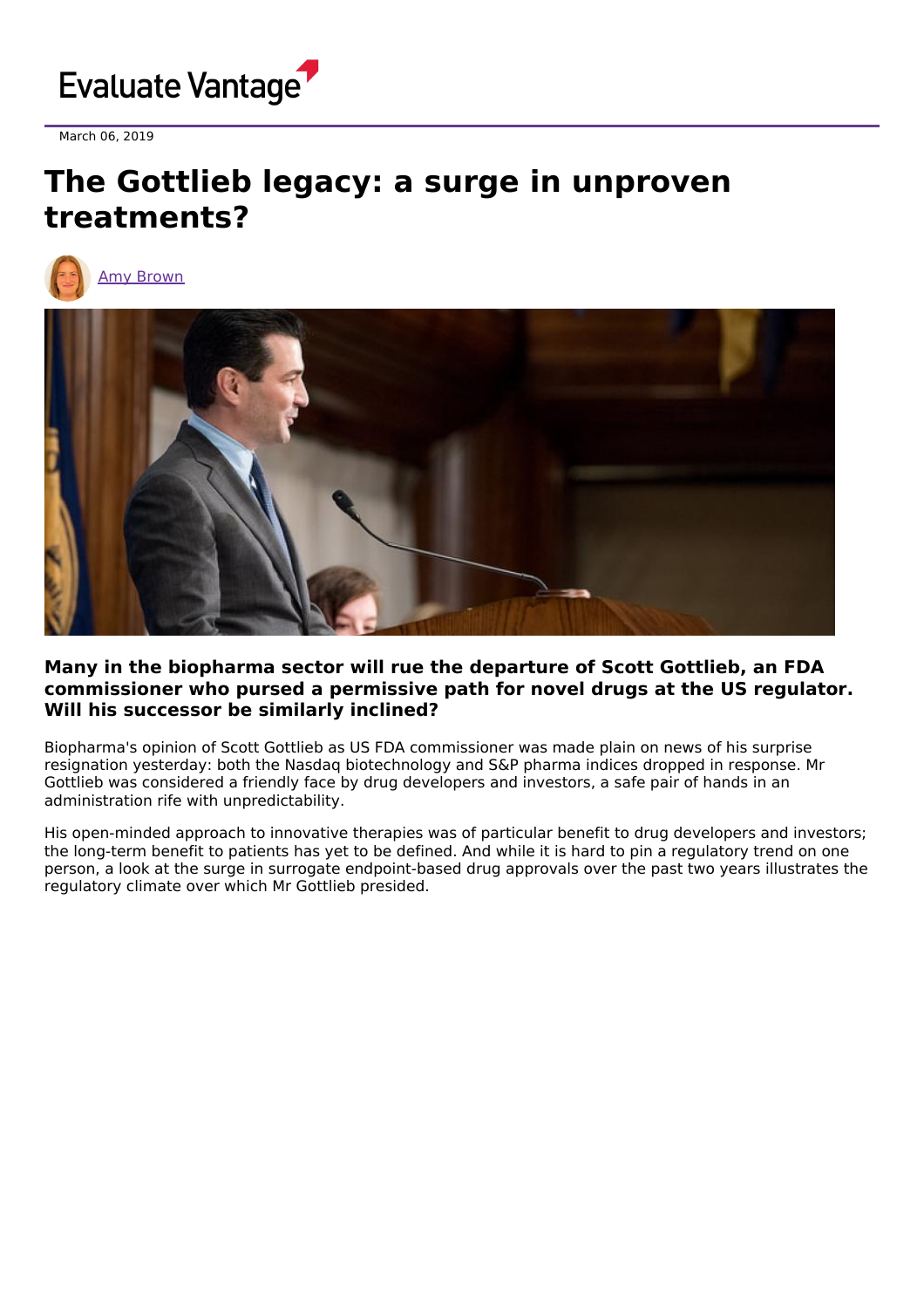## Accelerated approvals based on surrogate endpoints

■ Converted to full approval



Source: FDA.gov

The table above, derived from data provided by the FDA, shows how approvals based on surrogate endpoints have rocketed. In most cases these products were given a green light based on data from small, single-arm trials, and their real effectiveness remains far from proven.

In part this trend reflects the huge amount of money thrown at cancer, which lends itself to quick approvals in end-of-life settings where options have run out; all but one of the surrogate endpoint-based approvals last year were in oncology. It is also true that this trend was developing long before Mr Gottlieb arrived; an uptick can be seen from 2012, when the breakthrough therapy designation was introduced.

As such, the regulatory pendulum was already swinging in biopharma's favour, and the highly controversial approval of Sarepta's Exondys 51 occurred on Mr Gottlieb's predecessor's watch, for example. But it is hard to argue that he did not run with the idea of regulatory permissiveness when it came to novel medicines.

It is not clear what this period of relative leniency will mean for patients in the longer term; concern about lack of oversight in turning these supplementary approvals into full approvals is warranted, as the table above shows. Perhaps Mr Gottlieb would have pursued confirmatory trials with equal gusto.

But many believe that the notion of a super-flexible FDA – which Mr Gottlieb did nothing to contradict in his short time in the post – helped drive the biotech bull market, emboldening companies and investors to take risks.

## **Broader legacy**

Of course, Mr Gottlieb's legacy extends to much more than innovative therapies. He also addressed the plight of generics, overseeing a big push to speed new lower-cost medicines to market, helping the Trump administration to claim that it was working to address price competition.

From enthusiastically introducing novel regulatory guidelines to publicly attacking vaping companies for targeting teenagers, Mr Gottlieb has rightfully been applauded for many of his initiatives. The big question now is who will succeed him, and whether they will plough a similar furrow.

As far as a successor goes, the attention turns to Amy Abernethy, the principal deputy commissioner who took office at the beginning of 2019. An oncologist, Ms Abernethy had been chief medical officer at Flatiron Health, which was acquired by Roche last year, and before that had been a medical professor at Duke University.

Among her recent academic publications have been several articles on the use of real-world evidence in clinical trials as well as patient reported outcomes, a focus of the FDA in recent years thanks to the biopharma sector's lobbying efforts (Vantage point - [Patient-reported](https://www.evaluate.com/vantage/articles/analysis/vantage-point-patient-reported-data-gain-traction-fda-decisions) data gain traction in FDA decisions, June 8, 2016).

For Ms Abernethy to go from principal deputy commissioner to interim head and later being confirmed would follow the path set by Mr Gottlieb's predecessor, Robert Califf. Her industry background should give some